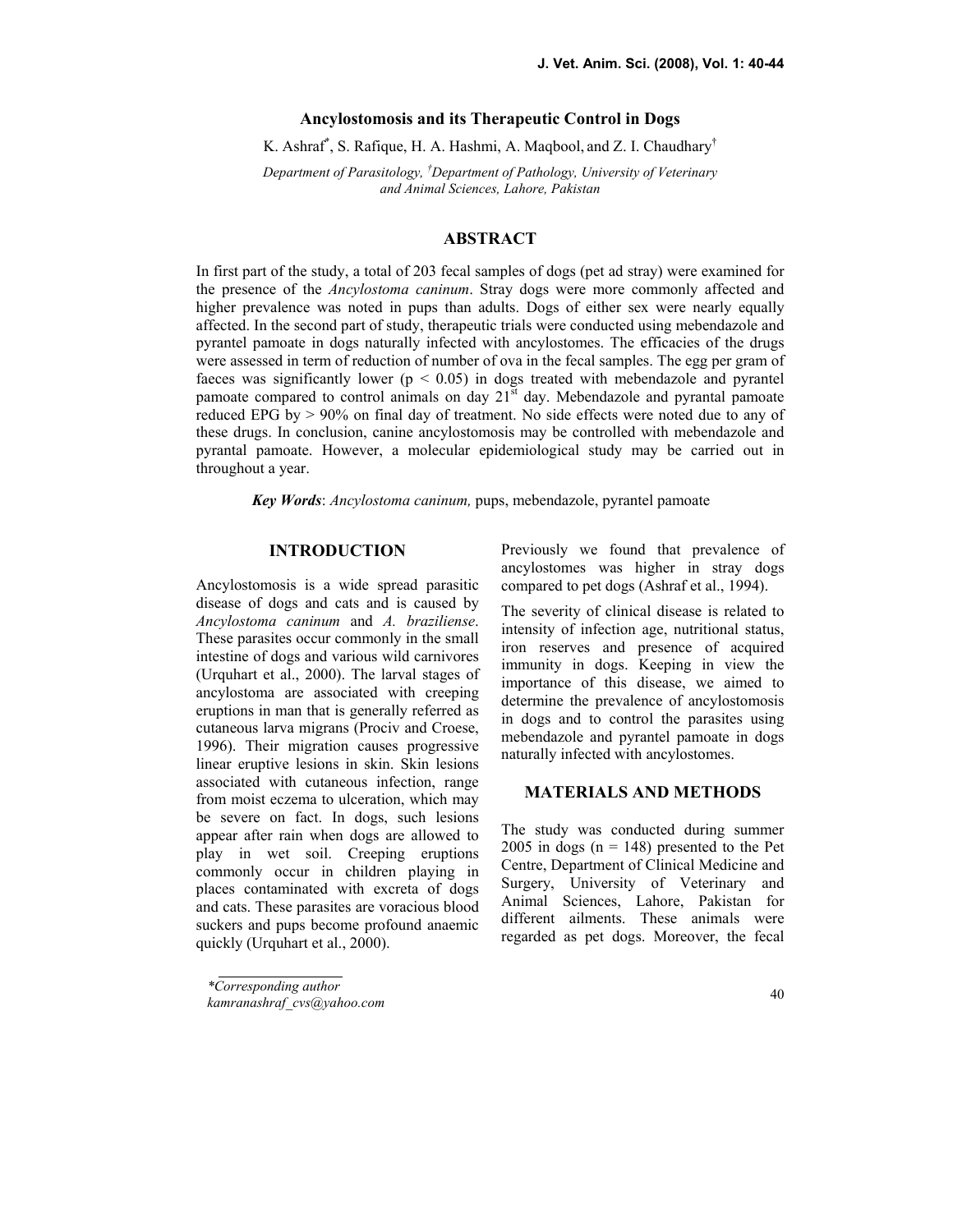samples from stray dogs  $(n = 55)$  were also collected in the different localities of Lahore City. The fecal samples  $(n = 203)$  were collected either directly from the rectum of the dogs in the case of pet dogs or the fecal samples from stray dogs were collected soon after defecation.

The fecal samples were immediately processed for the identification of ova of ancylostomes by direct microscopic examination, flotation and sedimentation techniques (Anonymous, 1986).

# Therapeutic Trail

For therapeutic study, dogs ( $n = 30$ ) naturally infected with ancylostomes were randomly divided into 3 groups (A, B and C). Dogs of group A and B were treated with mebendazole (10 mg/kg BW) and pyrantel pamoate (10 mg/kg BW) respectively, while dogs of group C were kept as control. Counting of eggs was made using modified McMaster technique (Anonymous, 1986) on day 0,  $7<sup>th</sup>$ ,  $14<sup>th</sup>$  and  $21<sup>st</sup>$  post treatment (PT). Efficacy of drugs was calculated on the basis of reduction in fecal egg counts (Figure 1).

#### Statistical Analysis

Statistical programme SPSS (version 12) was used for data analysis. The Kolmogorov Smirnov test was employed to test the normal distribution of the data. The prevalence was analyzed using Chi Square method. The data of therapeutic trial was analyzed using ANOVA. The group differences were determined by the Duncan's multiple range test. Differences were considered significant at  $p < 0.05$ .

#### RESULTS AND DISCUSSION

Out of 203 fecal samples examined, 120 (59.1%) were found positive for ancylostomes (Table 1). The parasites were more frequently  $(p < 0.001)$  found in stray dogs  $(72.7\%)$  compared to pet dogs  $(54.0\%)$ . However, the prevalence of ancylostomes

was alike  $(p > 0.05)$  on gender basis (Table 1). The prevalence of ancylostomes was same in all age groups though the ancylostomes were numerically higher in pups compared to other age groups (Table 1). Previously we found lower prevalence (36.5%) of ancylostomes in dogs in the same City in 1992 (Ashraf et al., 1994). However, the previous study was conducted during summer and autumn seasons that may be a factor for lower prevalence. In the same study, the parasites were more commonly found in stray dogs compared to pet dogs, a pattern that was also observed in the current study. This may be due to the fact that pets are kept under good hygienic conditions and provided with balanced food compared to stray dogs. Additionally, the stray dogs are more exposed to re-infection compared to pet dogs. Similar results were also recorded by Minnaar and Krecek (2001) and Giraldo et al. (2005). Various workers have recorded the variation in the prevalence of ancylostomosis in dogs. For instance, Rubel and Wisnersky (2005) reported the prevalence of 57.8% in dogs, whereas 88% by Wachira et al.  $(1993)$  and 57.8 % by Vicente et al. (2004). The difference in prevalence may be due to different environmental and managemental conditions. In the current study, the



Figure 1 Fecal egg count of dogs naturally infected with ancylostomes that were either not treated  $(\triangle)$  or treated with mebendazole (■) and pyrantel pamoate (♦) on different days of treatment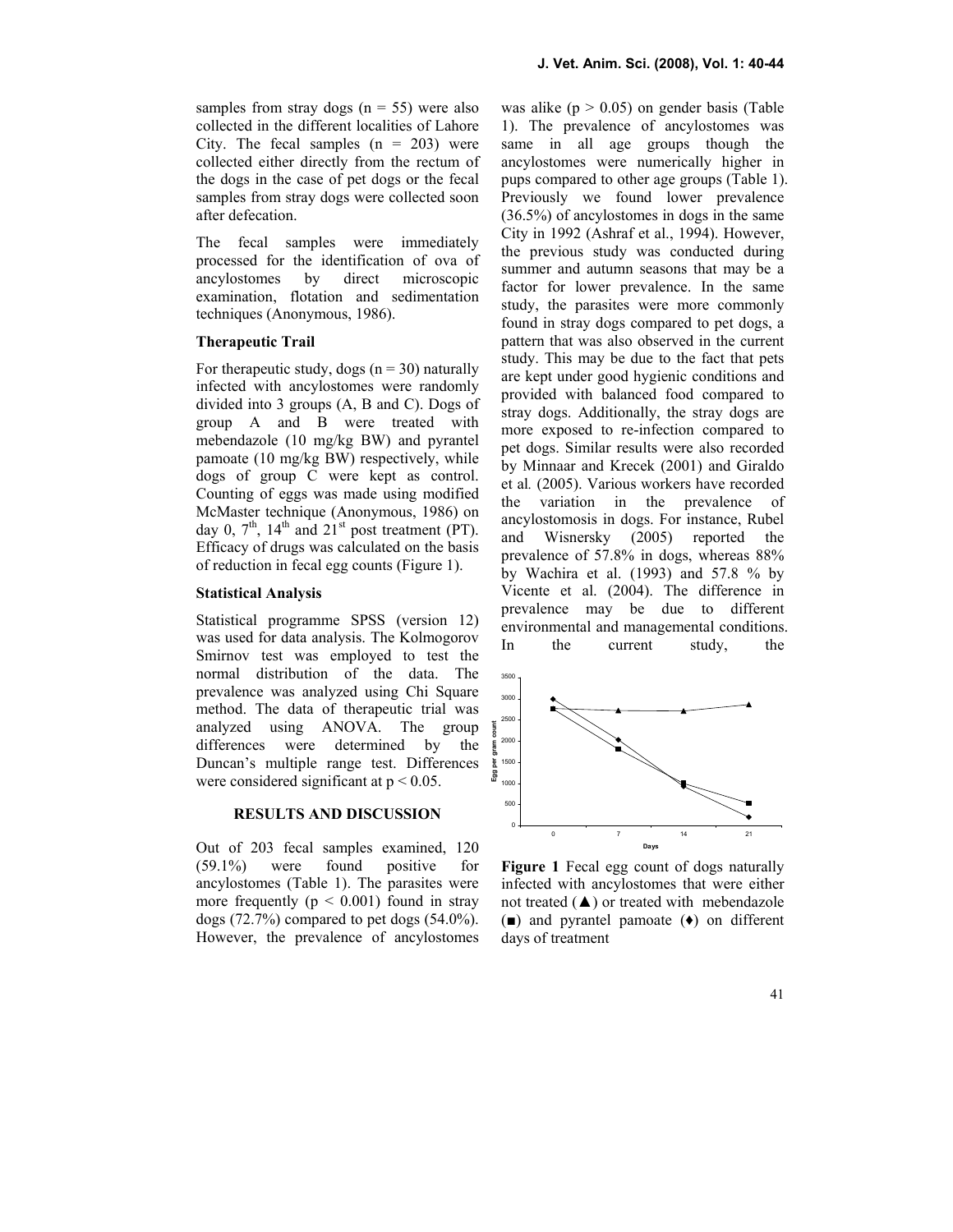prevalence was numerically higher in pups (63%) than adults (50%). Similar results have also been reported by Ponce et al. (2005). No difference was noted on the basis of sex (Table 1) as the prevalence of ancylostomes was alike in male (59.2%) and female (57.1%). Similar outcomes were observed for prevalence based on age. The prevalence was numerically higher  $(p =$ 0.35) in young pups compared to other age groups (Table 1).

Table 1 Prevalence of ancylostomes based on breed, sex and age facotors in dogs

| Factor                               |                 | Ancylostomes      |     |            |
|--------------------------------------|-----------------|-------------------|-----|------------|
|                                      |                 | Total No. No. of  |     | Percentage |
|                                      |                 | examined positive |     |            |
| <b>Breed</b>                         |                 |                   |     |            |
|                                      | Stray           | 55                | 40  | 72.7       |
|                                      | Pet             | 148               | 80  | 54.0       |
| <b>Sex</b>                           |                 |                   |     |            |
|                                      | Male            | 189               | 112 | 59.2       |
|                                      | Female          | 14                | 8   | 57.1       |
| Age                                  |                 |                   |     |            |
|                                      | $>1 \text{ yr}$ | 40                | 20  | 50.0       |
|                                      | $6 - 12$ mn     | 60                | 35  | 58.0       |
|                                      | $1-6$ mn        | 103               | 65  | 63.0       |
| $41 -$<br><b>T</b> <i>T</i><br>$  -$ |                 |                   |     |            |

 $Yr = year$ , mn = months

This lack of difference may be due to the fact that the study was conducted in the summer season. Moreover, the number of adult dogs studied was few.

Most of veterinarians recommend the regular prophylactic use of anthelmintics to minimize risks to both dogs and people against ancylostomes infection Therefore, in many countries, regular anthelmintic treatment of dogs is advocated as a preventative health measure for canine and human populations. However, increasing occurrence of resistance to anthelminthic drugs is well documented in animal where frequent and intensive treatment with anthelminthics has been widely practiced. In the 1970s, pyrantel was highly effective

against A. caninum, with trials revealing therapeutic efficacies exceeding 95%. In 1987, an apparent treatment failure of a pyrantel/oxantel combination product against A. caninum in a greyhound imported into New Zealand from Australia was reported.

In therapeutic trials, two drugs (Pyrantel Pamoate and mebendazole) were used in attempt to control the ancylostomes infection in dogs. There was a significant ( $p < 0.05$ ) decrease in the EPG count in treated animals compared to control animal (Figure 1). Based on the reduction of ova in the fecal samples, it was shown that both drugs proved equally good to reduce the burden of parasites and efficacy was ranged >90% for both drugs.

Guerrero et al. (1981) evaluated two schedules of anthelmintic oral treatment, using mebendazole powder in 73 dogs naturally infected with common helminthes. Mebendazole powder was administered to 26 dogs at doses of 22 mg/kg once daily for 3 days and was compared with the same dose given only daily for 5 days into 23 dogs. The dogs that were kept as controls received a placebo treatment for 5 days. Efficacy results for the 3-day treatment schedule of mebendazole was 99.4% effective against Ancylostoma caninum. Mebendazole powder given on the 5-day treatment schedule was 100% efficacious against the foregoing parasites. Anthelmintic efficacy against Dipylidium caninum was not detected in either schedule of treatment. Clark et al. (1991) conducted eight trials in dogs to determine the efficacy of ivermectin and pyrantel pamoat against Dirofilaria immitis, Ancylostoma caninum, Uncinaria stenocephala, Toxocara canis, and Toxascaris leonina. Three studies involved induced infection with *D. immitis*, and 5 studies involved induced or natural infection with hookworms and ascarids. Efficacy of the combined product against A. caninum was 98.5%. In the intestinal parasite trials,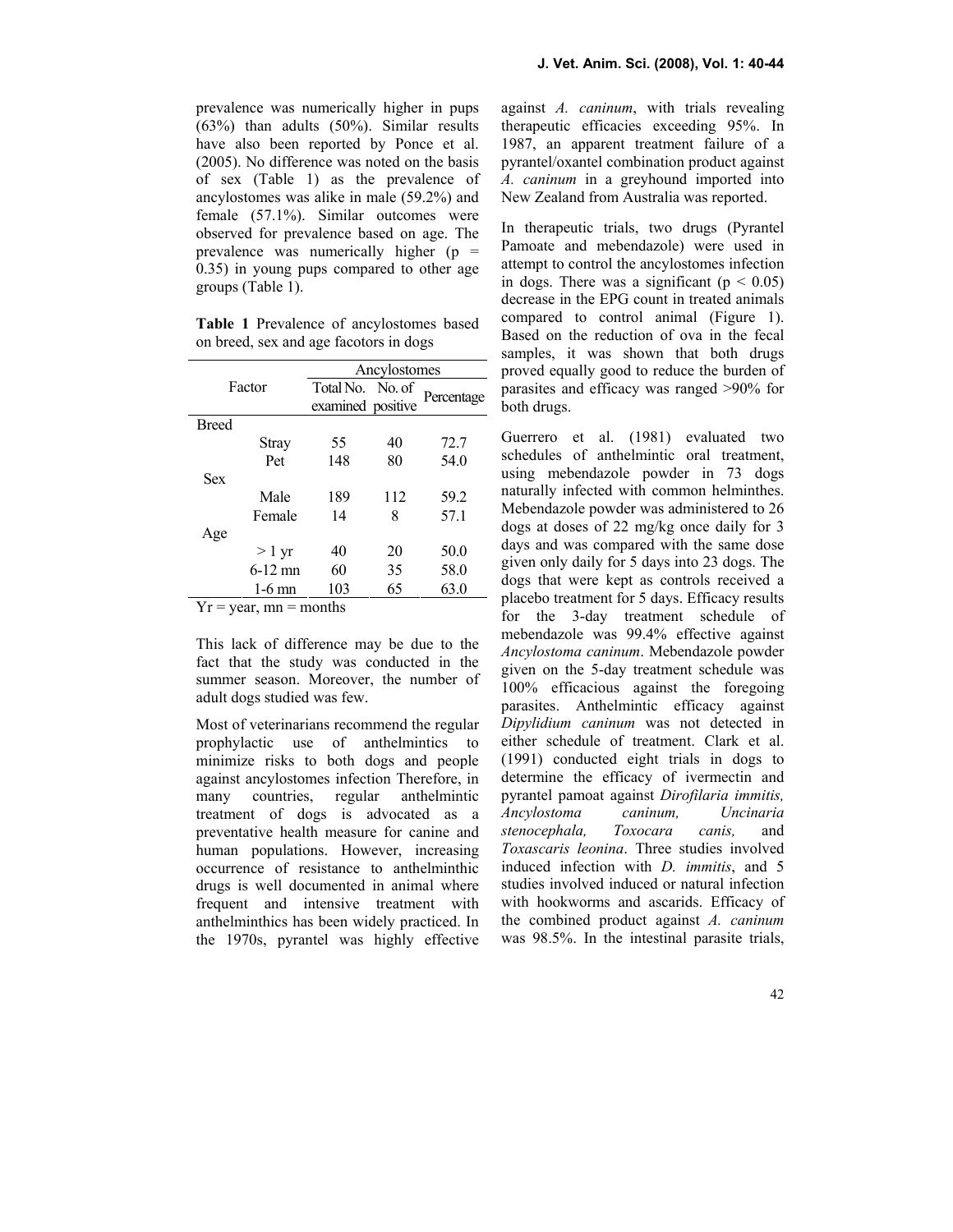each individual component was found not to interfer with the anthelmintic action of the other. Similar results have been recorded by other workers (Genchi et al., 1990; Sarinas and Chitkara, 1997). Nolan et al. (1992) and Clark et al. (1991) also observed that pyrantel pamoate was 99.6% and 93.87 % effective respectively against Ancylostoma caninum. No side effects were observed.

In conclusion, ancylostomes were more frequently observed in stray dogs compared to pet dogs. However, further study is needed to determine the distribution of the parasites in different localities around a year.

# **REFERENCES**

- Anonymous, 1986. In: Mannual of Parasitological Laboratory Techniques. Her Majesty's Stationary Office, London. Ministry of Agriculture, Fisheries and Food, U.K.pp: 27-28.
- Ashraf, K., M. S. Mian, and N. Ahmed. 1994. Study on the taxonomy and prevalence of the species of genus Ancylostoma and effects of natural infection on various blood parameters in dogs. Pakistan Journal of Science, 46: 29-32.
- Clark, J. M., C. P. Daurio, R. E. Plue, R. Wallace and S. L. Longhofer. 1991. Efficacy of ivermectin and pyrantel pamoate combined in a chewable formulation against heartworm, and ascarid infections in dogs. Veterinary Parasitology, 53: 517-520.
- Genchi, G., G. Traldi, and M. T. Manfredi. 1990. Field trials of the anthelmentics efficacy of nitroscanate and mebendazole in dogs. Veterinary Record, 126: 77-80.
- Giraldo, M. I., N. I. Garcia, and J. C. Castano. 2005. Prevalence of intestinal helminthes in dogs from Quindio Province. Biomedica, 25: 346-352.
- Guerrero, J., G. Pancai, and B. Michael. 1981. Comparative anthelmentic efficacy of two schedules of mebendazole treatment in dogs. American Journal of Veterinary Research, 42: 425-427.
- Minnaar, W. N. and R. C. Krecek. 2001. Helminths in dogs belonging to people in a resource-limited urban community in Gauteng, South Africa. Onderstepoort Journal of Veterinary Research, 68: 111-117.
- Nolan, T. J., S. Niamatali, V. Bhopale, S. L. Longhofer, and G. A. Schad. 1992. Efficacy of a chewable formulation of ivermectin against a mixed infection of Ancylostoma braziliense and Ancylostoma tubaeforme in cats. American Journal of Veterinary Research, 53: 1411-1413.
- Ponce-Macotela, M., G. E. Peralta-Abarea and M. N. Martinez-Gordillo. 2005. Giardia intestinalis and other zoonotic parasites: Prevalence in adult dogs from the Southern Part of the Mexican city. Veterinary Parasitology, 131: 1-4.
- Prociv, P. and J. Croese. 1996. Human enteric infection with Ancylostoma caninum hookworms reappraised in the light of a "new" zoonosis. Acta Tropica, 62: 23-44.
- Rubel, D. and C. Wisniresky. 2005. Magnitude and distribution of canine fecal contamination and helminth eggs in two areas of different urban structure Greater Buenos Aires, Argentina. Veterinary Parasitology, 133: 339-347.
- Sarinas, P. S. and R. K. Chitkara. 1997. Ascariasis and hookworm. Seminars In Respiratory Infections, 12: 130-137.
- Urquhart, G. M., J. L. Armor, A. M. Duncan and F. M. Jennings. 2000. In: Veterinary Parasitology.  $3<sup>rd</sup>$  (ed). ELBS Longman, UK. pp: 50-51: 274- 276.